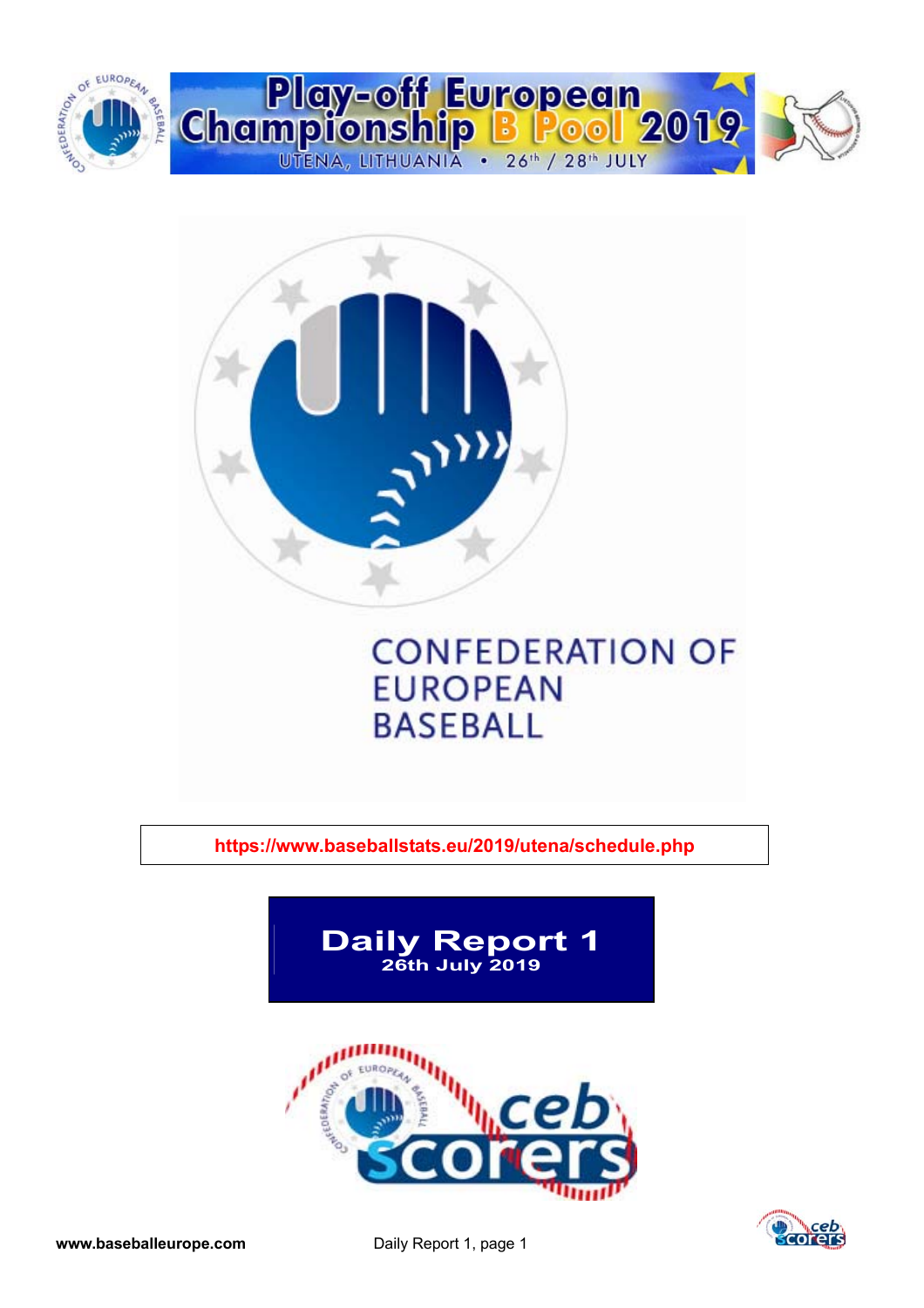

# **Officials**

|                                              | <b>Technical Commission</b>    |
|----------------------------------------------|--------------------------------|
|                                              | Delegate:                      |
|                                              | <b>B</b> Frantisek Bunta (SVK) |
|                                              | Commissioner.                  |
|                                              |                                |
|                                              | <b>Umpires</b>                 |
| Winfried Berkvens (NED)<br>Jiri Kroupa (CZE) | Alexander Hartl (GER)          |
|                                              |                                |
|                                              | Scorekeepers                   |
| Donatas Maciulevicius (LTU)                  |                                |
|                                              |                                |
|                                              | <b>Scoring Director</b>        |
|                                              | Stephanie Winkler (GER)        |

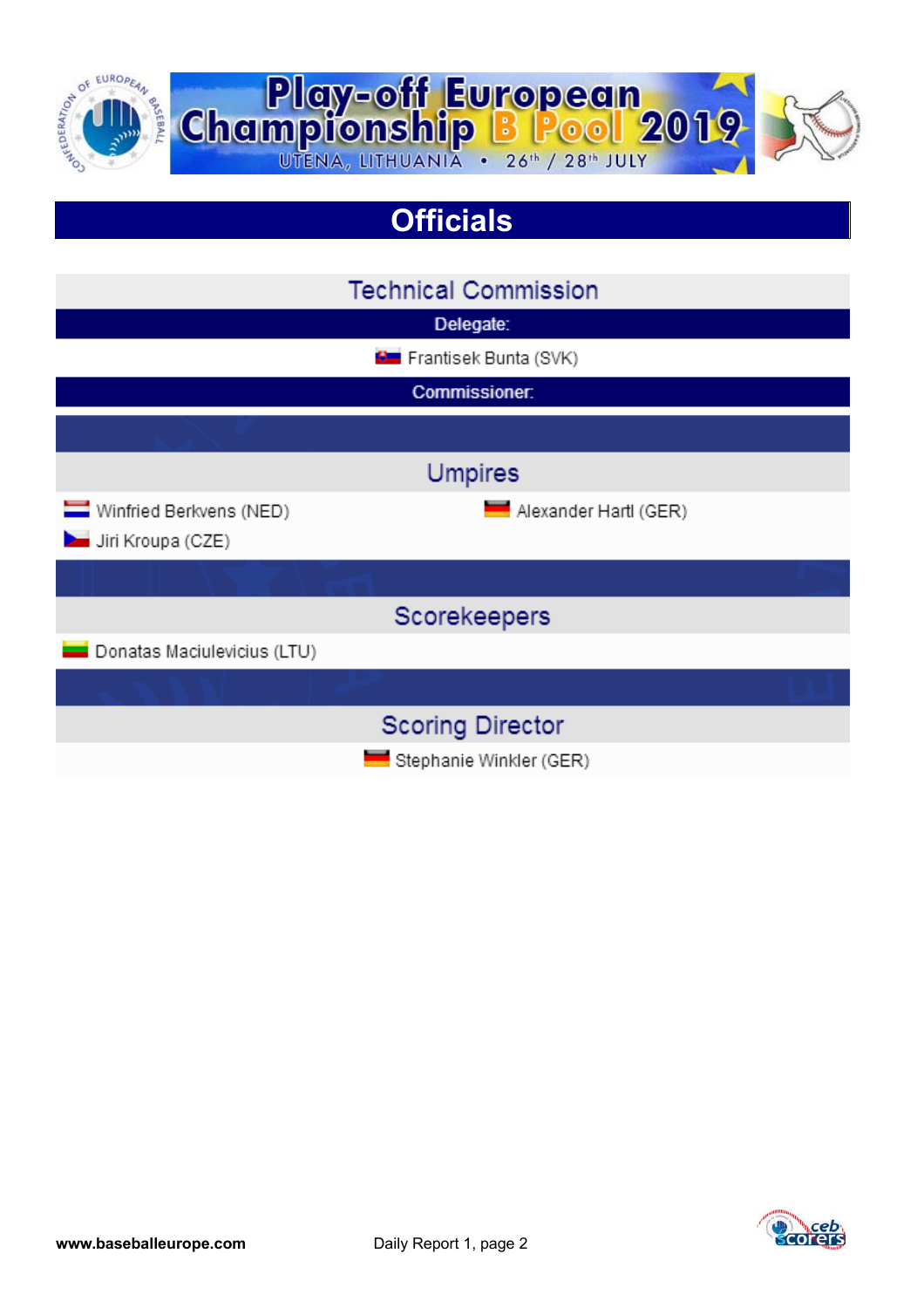

| <b>Roster</b> |                     |                        |         |            |           |  |  |  |  |  |  |
|---------------|---------------------|------------------------|---------|------------|-----------|--|--|--|--|--|--|
|               | <b>Israel</b><br>m. |                        |         |            |           |  |  |  |  |  |  |
|               | ##                  | <b>Name</b>            | Pos     | BЛ         | <b>CI</b> |  |  |  |  |  |  |
|               | 2                   | <b>GAILLEN Blake</b>   | ОF      | L/L        | SR        |  |  |  |  |  |  |
|               | 3                   | <b>PALLER Rob</b>      | 0F      | L/R        | SR.       |  |  |  |  |  |  |
|               | 7                   | <b>EREL Tal</b>        | C-IF    | B/R        | SR        |  |  |  |  |  |  |
|               | 9                   | DeMARTE Jonathan       | P       | <b>R/R</b> | SR.       |  |  |  |  |  |  |
|               | 11                  | <b>BRODKOWITZ Eric</b> | P       | <b>R/R</b> | SR        |  |  |  |  |  |  |
|               | 12/14               | WAGMAN Joey            | P       | <b>R/R</b> | SR.       |  |  |  |  |  |  |
|               | 15                  | WOLF Jeremy            | ОF      | L/R        | SR        |  |  |  |  |  |  |
|               | 16                  | PENPRASE Zach          | IF      | <b>R/R</b> | SR.       |  |  |  |  |  |  |
|               | 22                  | <b>GLASSER Mitch</b>   | IF      | R/R        | FR        |  |  |  |  |  |  |
|               | 26                  | <b>CRAMER Gabe</b>     | P       | <b>R/R</b> | SR.       |  |  |  |  |  |  |
|               | 29                  | <b>LEICHMAN Alon</b>   | P       | R/R        | SR        |  |  |  |  |  |  |
|               | 30                  | <b>SOREN Matt</b>      | P       | R/R        | SR.       |  |  |  |  |  |  |
|               | 31                  | <b>GRILLO Danny</b>    | C-IF    | R/R        | SR        |  |  |  |  |  |  |
|               | 33                  | <b>LIPETZ Shlomo</b>   | P       | <b>R/R</b> | SR.       |  |  |  |  |  |  |
|               | 34                  | PELMAN Dean            | P       | R/R        | SR        |  |  |  |  |  |  |
|               | 39                  | <b>LOWENGART Asaf</b>  | IF-OF   | <b>R/R</b> | SR.       |  |  |  |  |  |  |
|               | 43                  | ROSENBERG Jake         | IF-OF   | R/R        | SR        |  |  |  |  |  |  |
|               | 45                  | ROSENBAUM Simon        | IF-OF   | R/R        | <b>SR</b> |  |  |  |  |  |  |
|               | 13                  | <b>HOLTZ Eric</b>      | MANAGER |            |           |  |  |  |  |  |  |
|               | 18                  | <b>KANIA Richard</b>   | COACH   |            |           |  |  |  |  |  |  |
|               | $\overline{4}$      | <b>KAZUMASA Kibe</b>   | COACH   |            |           |  |  |  |  |  |  |

**Play-off European**<br>Championship B Pool 2019

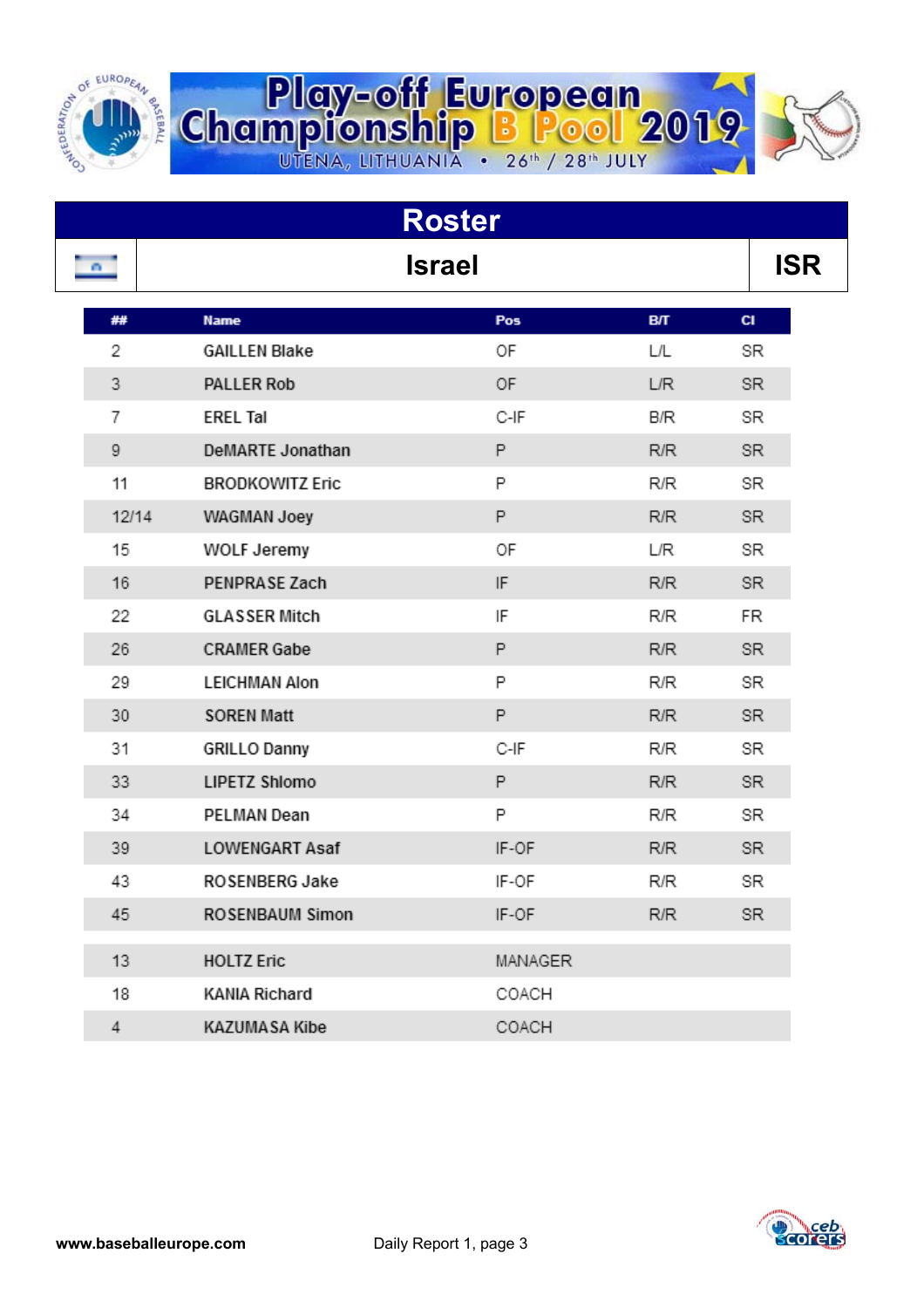

# Lithuania **Lithuania LTU**

**Roster** 

**Play-off European**<br>Championship B Pool 2019

| ## | <b>Name</b>                  | Pos                        | <b>B/T</b> | $CI$ |
|----|------------------------------|----------------------------|------------|------|
| 11 | <b>CERNIAUSKAS Mantas</b>    | ΟF                         | <b>R/R</b> | SR   |
| 12 | <b>DARGIS Marijus</b>        | P                          | L/L        | SR.  |
| 13 | KOLDUBA Vidmantas            | IF                         | <b>R/R</b> | SR   |
| 15 | ZUKAUSKAS Norvydas           | OF                         | <b>R/R</b> | SR.  |
| 16 | NEVERAUSKAS Vermidas         | IF                         | <b>R/R</b> | SR   |
| 19 | <b>ZICKUS Eimantas</b>       | P                          | R/L        | SR.  |
| 20 | <b>BALANDIS Marius</b>       | P                          | R/R        | SR   |
| 21 | ZINKEVICIUS Ignas            | $\ensuremath{\mathsf{IF}}$ | <b>R/R</b> | SR.  |
| 22 | <b>TATARUNAS Marius</b>      | OF                         | R/R        | SR   |
| 23 | <b>TAMASEVISKIS Deividas</b> | P                          | L/L        | SR.  |
| 25 | SADAUNIKAS Justas            | OF                         | <b>R/R</b> | SR   |
| 27 | <b>BELIAUSKAS Audrius</b>    | IF                         | R/R        | SR.  |
| 29 | <b>SIMAITIS Andrius</b>      | OF                         | R/R        | SR   |
| 30 | VALINCIUS Vytas              | IF                         | <b>R/R</b> | JR.  |
| 31 | MATUSEVICIUS Edvardas        | P                          | R/R        | SR   |
| 33 | <b>DANKOVSKIS Arunas</b>     | IF                         | R/R        | SR.  |
| 39 | <b>ZARKAITIS Evaldas</b>     | OF                         | L/L        | SR   |
| 40 | <b>JACYNA Aivaras</b>        | P-OF                       | R/L        | SR   |
| 41 | VILIMAS Kestas               | С                          | R/R        | SR   |
| 44 | <b>NELIUPSIS Dalius</b>      | P                          | L/L        | SR.  |
| 45 | <b>NAGURKA Eivinas</b>       | P-IF                       | R/R        | SR   |
| 48 | <b>SIRGEDAS Matas</b>        | IF-OF                      | R/R        | SR.  |
| 49 | <b>STRIMAITIS Mindaugas</b>  | IF                         | <b>R/R</b> | SR   |
| 50 | <b>KAMANDULIS Domas</b>      | IF                         | R/R        | SR.  |
| 16 | NEVERAUSKAS Vermidas         | MANAGER                    |            |      |
| 17 | <b>GORDON Will</b>           | COACH                      |            |      |
| 14 | RODRIGUEZ Jacob C            | COACH                      |            |      |
|    | VALINCIUS Vaida              | COACH                      |            |      |

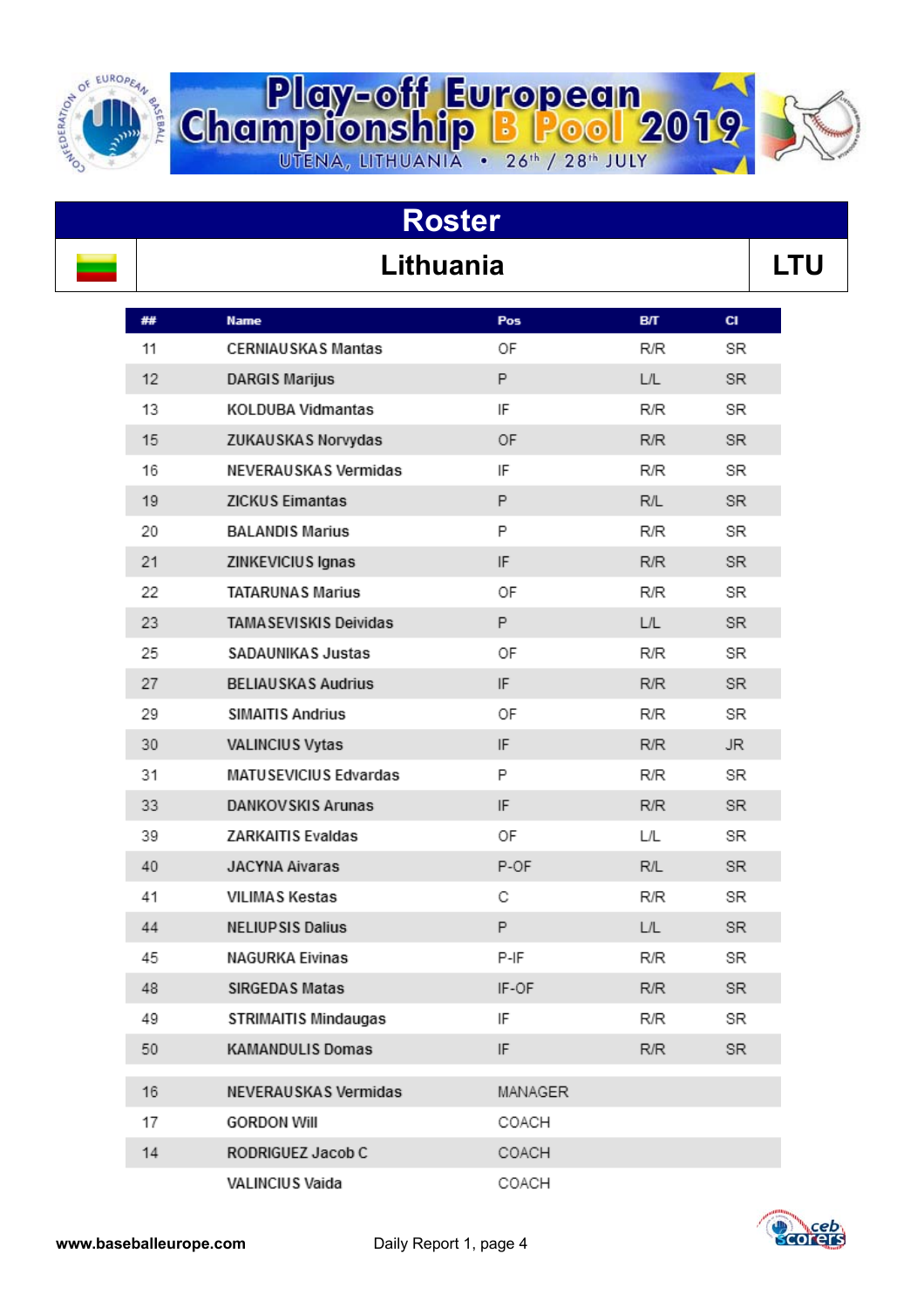

|                 |         |                 |      | <b>Teams</b>                              |               |                    |
|-----------------|---------|-----------------|------|-------------------------------------------|---------------|--------------------|
| <b>Exercise</b> |         |                 |      | Lithuania                                 |               |                    |
|                 |         |                 |      | Schedule                                  |               |                    |
| Game            | At time | <b>Ballpark</b> | Pool | Home team<br>Friday 26th July             | Visiting team | <b>Final Score</b> |
| 01              | 14:00   | Utena           | А    | LITHUANIA                                 | <b>ISRAEL</b> | $2 - 12$           |
|                 |         |                 |      | Saturday 27th July                        |               |                    |
| 02              | 14:00   | Utena           | А    | <b>ISRAEL</b>                             | LITHUANIA     |                    |
|                 |         |                 |      | Sunday 28th July                          |               |                    |
| 03              | 14:00   | Utena           | А    | <b>ISRAEL</b>                             | LITHUANIA     |                    |
|                 |         |                 |      | In each game the home team is named first |               |                    |

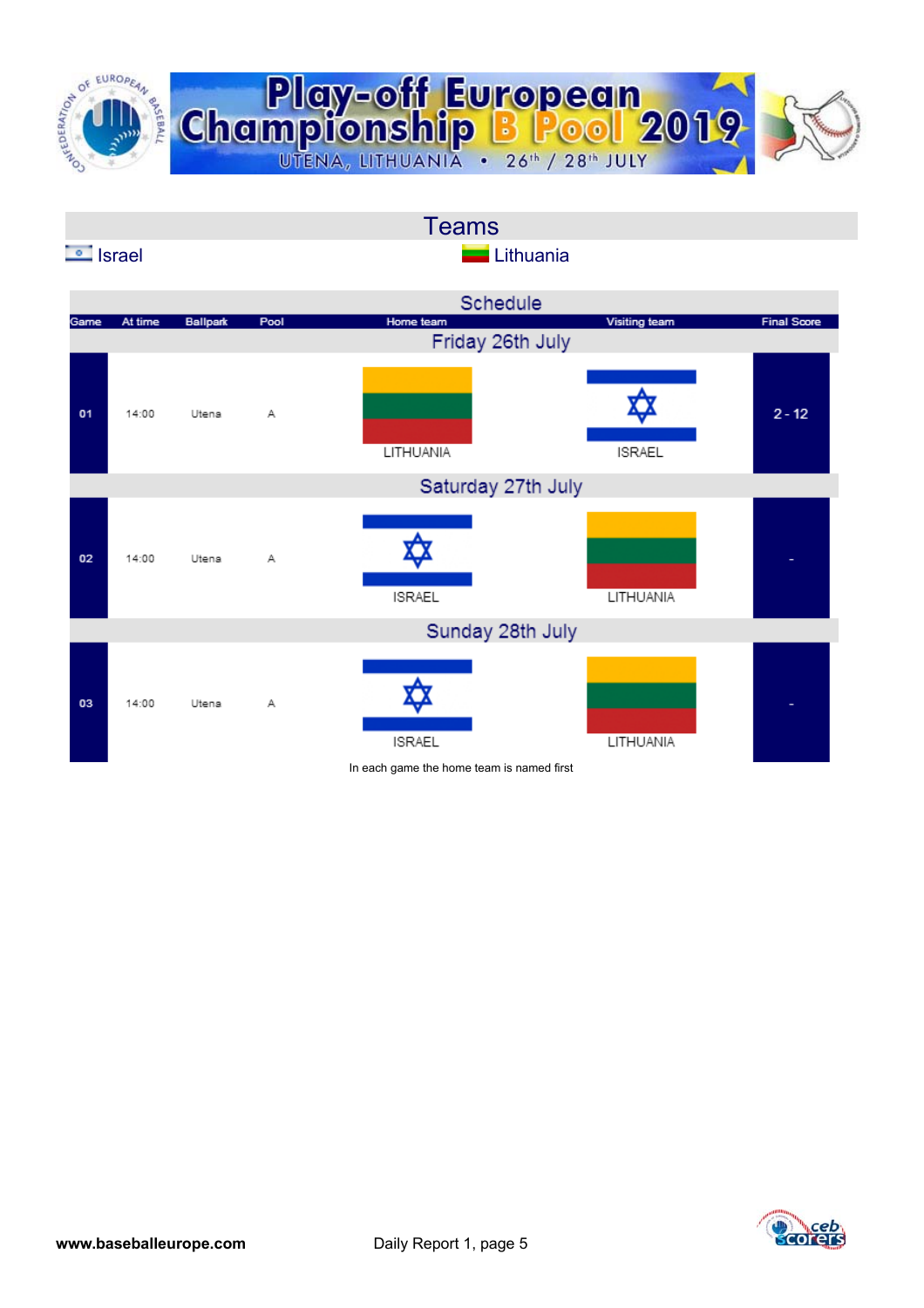

## **Game Summary 1**

#### **Lithuania – Israel**

 **2 – 12** 

| Score by Innings                                              |  |  | R H E |  |
|---------------------------------------------------------------|--|--|-------|--|
| ISRAEL 002 131 113 - 12 15 1<br>LITHUANIA 100 100 000 - 2 7 3 |  |  |       |  |
|                                                               |  |  |       |  |

Jul 26, 2019 at Lithuania (Utena)

 **ISRAEL 12 (1-0)** 

| Player       | AВ | R              | Η  | ВI       | 2B | 3B           | HR           | BB            |          |              | SB CS HP SH SF   |   |          | SO.          | IBB      | KL        | GDP                                                | PO.          | Α        | Ε |
|--------------|----|----------------|----|----------|----|--------------|--------------|---------------|----------|--------------|------------------|---|----------|--------------|----------|-----------|----------------------------------------------------|--------------|----------|---|
| GLASSER 2b   | 3  | $\mathcal{L}$  |    |          | O  | $\Omega$     |              | 2             | 0        | 0            | $\left( \right)$ |   | $^{(+)}$ | $\Omega$     | 0        |           | --------------------------------------<br>$\Omega$ | $\mathbb{R}$ | 0        |   |
| PALLER 1f    | 5. | 2              | 3  | 4        | 0  | $\Omega$     | 2            |               | 0        | 0            | $\Omega$         | 0 | 0        |              | 0        | $\bigcap$ | 0                                                  | 3            | $\Omega$ |   |
| GAILLEN cf   | 4  |                |    | 2        | 0  | $\Omega$     |              |               | 0        | 0            | $\bigcap$        | Λ |          | $\bigcap$    | 0        | $\Omega$  | $\Omega$                                           | 0            | 0        |   |
| ROSENBAUM 1b | 5. | $\mathfrak{D}$ |    |          | O  | $\Omega$     |              |               | O        | <sup>0</sup> | $\bigcap$        | O | O        |              | O.       | $\Omega$  | $\Omega$                                           | 9            | $\Omega$ |   |
| PENPRASE ss  |    |                |    | 0        | O. | $\Omega$     | $^{(1)}$     | 3             |          |              | $\bigcap$        | Ω | 0        | $\Omega$     | 0        |           |                                                    |              | 3        |   |
| ROSENBERG dh | 5. | 0              | 2  |          | O  | $\Omega$     | U            | O             |          |              | $\bigcap$        | O | O        | $\bigcap$    | O.       | $\Omega$  | $\bigcap$                                          | 0            | O        |   |
| LOWENGART 3b | २  |                |    |          | U  | $\bigcap$    | <sup>n</sup> | $\mathcal{L}$ | $\Omega$ | <sup>0</sup> | $\bigcap$        | U | 0        |              | O.       | $\bigcap$ | $\bigcap$                                          | <sup>n</sup> |          |   |
| WOLF rf      | 5. | $\mathcal{L}$  | 2  | 2        | O  | <sup>0</sup> |              | 0             | 0        |              | $\bigcap$        |   | 0        |              | 0        | $\Omega$  | $\Omega$                                           | 2.           | $\Omega$ |   |
| EREL C       | 5  |                |    | $\Omega$ |    | $\Omega$     | U            | 0             | Λ        |              | $\cap$           | U | O        | $\Omega$     | $\Omega$ | $\bigcap$ | $\cap$                                             | 11           | 4        |   |
| WAGMAN p     | O. | <sup>n</sup>   | U  | $\Omega$ | 0  | $\bigcap$    | <sup>n</sup> | $\Omega$      | O        | U            | $\bigcap$        | U | 0        | $\bigcap$    | O.       | $\bigcap$ | $\bigcap$                                          | n.           |          |   |
| BRODKOWITZ p | 0  | U              | ∩  | 0        | U  | $\Omega$     | U            | 0             | Ω        |              | $\bigcap$        | Λ | O        | <sup>0</sup> | O.       | $\cap$    | $\Omega$                                           | n.           |          |   |
| Totals       | 38 | 12             | 15 | 12       |    | 0            | 6            | 10            | 2        | $\Omega$     | $\Omega$         |   |          | 4            | 0        |           |                                                    | 27           | 10       |   |

 **LITHUANIA 2 (0-1)** 

| Player<br>--------------------------------- | AB             | R             | H              | BI             | 2B       |              | 3B HR BB   |                    |          |                      |                      | SB CS HP SH SF        |           |               |                |                      | SO IBB KL GDP |                      |          | PO.            | A           | E.              |               |             |
|---------------------------------------------|----------------|---------------|----------------|----------------|----------|--------------|------------|--------------------|----------|----------------------|----------------------|-----------------------|-----------|---------------|----------------|----------------------|---------------|----------------------|----------|----------------|-------------|-----------------|---------------|-------------|
| SIMAITIS 1f                                 | $\overline{4}$ | $\Omega$      | $\bigcap$      | $\Omega$       |          | $\Omega$     | $\bigcap$  | 0                  | $\Omega$ | $\bigcap$            | <sup>0</sup>         | $\bigcap$             |           | $\Omega$      |                |                      |               | $\Omega$             | $\Omega$ | $\mathcal{L}$  | 0           | $\Box$          |               |             |
| ZARKAITIS 1f                                |                | $\Omega$      | $\Omega$       | $\Omega$       |          | $\Omega$     | $\Omega$   | $\Omega$           | $\Omega$ | $\Omega$             | $\Omega$             | $\Omega$              | $\Omega$  | $\Omega$      | $\Omega$       |                      | $\Omega$      | $\Omega$             | $\Omega$ | $\Omega$       | $\Omega$    | $\Omega$        |               |             |
| DANKOVSKIS ss                               | $\overline{4}$ |               |                | $\Omega$       |          | $\Omega$     | $\Omega$   | $\Omega$           | $\Omega$ | $\Omega$             | $\Omega$             | $\Omega$              | $\Omega$  | $\Omega$      | $\mathfrak{D}$ |                      | $\Omega$      | $\Omega$             | 0        | $\overline{c}$ | $\Omega$    | $\Omega$        |               |             |
| VALINCIUS 3b                                | 3              | $\Omega$      |                | $\Omega$       |          | $\Omega$     | $\Omega$   | $\Omega$           | 1        | $\Omega$             | $\Omega$             | $\Omega$              | $\Omega$  | $\Omega$      | 1              |                      | $\Omega$      |                      | $\Omega$ | $\overline{2}$ | 7           | $\bigcap$       |               |             |
| MATUSEVICIUS cf                             | 4              | $\Omega$      | $\cap$         | $\Omega$       |          | $\Omega$     | $\Omega$   | $\Omega$           | $\Omega$ | $\Omega$             | $\Omega$             | $\bigcap$             | $\Omega$  | $\Omega$      | $\mathcal{L}$  |                      | $\Omega$      | $\Omega$             | $\Omega$ |                |             | $\Omega$        |               |             |
| CERNIAUSKAS 1b                              | 4              |               | $\mathcal{P}$  | 1              |          | $\Omega$     | $\cap$     | $\Omega$           | $\cap$   | $\cap$               | $\Omega$             | $\bigcap$             | $\Omega$  | $\Omega$      | 1              |                      | $\Omega$      |                      | $\cap$   | 11             | U           | ∩               |               |             |
| VILIMAS K C                                 | 4              | $\Omega$      | $\mathfrak{D}$ | $\Omega$       |          |              | $\Omega$   | $\Omega$           | $\Omega$ |                      | $\Omega$             | $\bigcap$             | $\Omega$  | $\Omega$      | 1              |                      | $\Omega$      | $\Omega$             | $\cap$   | 6              |             |                 |               |             |
| BELIAUSKAS 2b                               | $\overline{4}$ | $\Omega$      |                | 1              |          | $\Omega$     | $\cap$     | 0                  | $\Omega$ | $\cap$               | 1                    | $\bigcap$             | $\Omega$  | $\Omega$      | $\mathcal{L}$  |                      | $\Omega$      | $\mathfrak{D}$       | $\Omega$ | $\mathfrak{D}$ | $\Omega$    | U               |               |             |
| ZICKUS p                                    | 2              | $\Omega$      | $\cap$         | $\Omega$       |          | $\Omega$     | $\Omega$   | 0                  | $\Omega$ | $\Omega$             | $\Omega$             | $\bigcap$             | $\bigcap$ | $\Omega$      | 1              |                      | $\Omega$      | $\Omega$             | $\cap$   | $\Omega$       | $\Omega$    |                 |               |             |
| NELIUPSIS p                                 | $\mathbf{1}$   | $\Omega$      | $\Omega$       | $\Omega$       |          | $\Omega$     | $\Omega$   | 0                  | $\Omega$ | $\Omega$             | $\Omega$             | $\bigcap$             | $\bigcap$ | $\Omega$      | $\mathbf{1}$   |                      | $\Omega$      | $\Omega$             | $\Omega$ | $\Omega$       | 0           |                 |               |             |
| SADAUNIKAS rf                               | 3              | $\Omega$      | $\Omega$       | $\Omega$       |          | $\Omega$     | $\Omega$   | 0                  | $\Omega$ | $\Omega$             | $\Omega$             | $\bigcap$             | $\bigcap$ | $\Omega$      | $\Omega$       |                      | $\Omega$      | $\Omega$             | $\cap$   | 1              | 0           | <sup>0</sup>    |               |             |
| Totals                                      | 33             | $\mathcal{L}$ | 7              | $\mathfrak{D}$ |          | 1.           | $\bigcap$  | 0                  | 1        | $\overline{1}$       | 1.                   | $\cap$                | $\cap$    | $\Omega$      | 13             |                      | $\Omega$      | 4                    | $\cap$   | 27             | 9           | 3               |               |             |
| ISRAEL<br>-----------------                 |                |               | ΙP             | H              |          |              | R ER BB SO |                    |          |                      |                      | WP HB BK IBB SH SF CI |           |               |                |                      |               |                      | 2B 3B HR |                | AB BF       |                 | FO GO         | ΝP          |
| WAGMAN $W, 1-0$                             |                |               | 6.07           |                | -2       | $\mathbf{1}$ |            | 1 10               | $\Omega$ | $\Omega$             | $\Omega$             | $\Omega$              |           | $\Omega$      | $\Omega$       | $\Omega$             | $\mathbf{1}$  | $\Omega$             | $\Omega$ |                | 24 25       | $\overline{4}$  | 3             | 95          |
| BRODKOWITZ S, 1                             |                | 3.0           |                | $\Omega$       | $\Omega$ | $\Omega$     | $\Omega$   | $\mathbf{3}$       | 0        | $\Omega$             | $\Omega$             | $\Omega$              |           | $\Omega$      | $\Omega$       | $\Omega$             | $\Omega$      | $\Omega$             | $\Omega$ | 9              | 9           | 3               | $\mathcal{E}$ | 39          |
| <b>LITHUANIA</b>                            |                |               | IP             | H              |          |              | R ER BB SO |                    | WP       | HB                   |                      | BK IBB SH SF CI       |           |               |                |                      |               |                      | 2B 3B HR |                | AB BF       | FO.<br>-------- | GO            | <b>NP</b>   |
| ZICKUS L, 0-1<br>NELIUPSIS                  |                | 3.2           | $5.1 \quad 8$  |                | 5.       | 6<br>5.      | 6<br>4     | $\mathcal{L}$<br>2 | 1.<br>0  | $\Omega$<br>$\Omega$ | $\Omega$<br>$\Omega$ | $\Omega$<br>$\Omega$  |           | 1<br>$\Omega$ | $\Omega$       | $\Omega$<br>$\Omega$ | $\Omega$      | $\Omega$<br>$\Omega$ | 3<br>3   | 16             | 22 29<br>21 | 6<br>4          | 4             | 6 107<br>80 |

 Umpires - HP: KROUPA Jiri (CZE) 1B: BERKVENS Winfried (NED) 3B: HARTL Alexander (GER) Scorers - MACIULEVICIUS Donatas (LTU) WINKLER Stephanie (GER) TC - BUNTA Frantisek (SVK) Start: 14:02 Time: 3:02 Attendance: 354

Weather: Partly cloudy



 $\sim$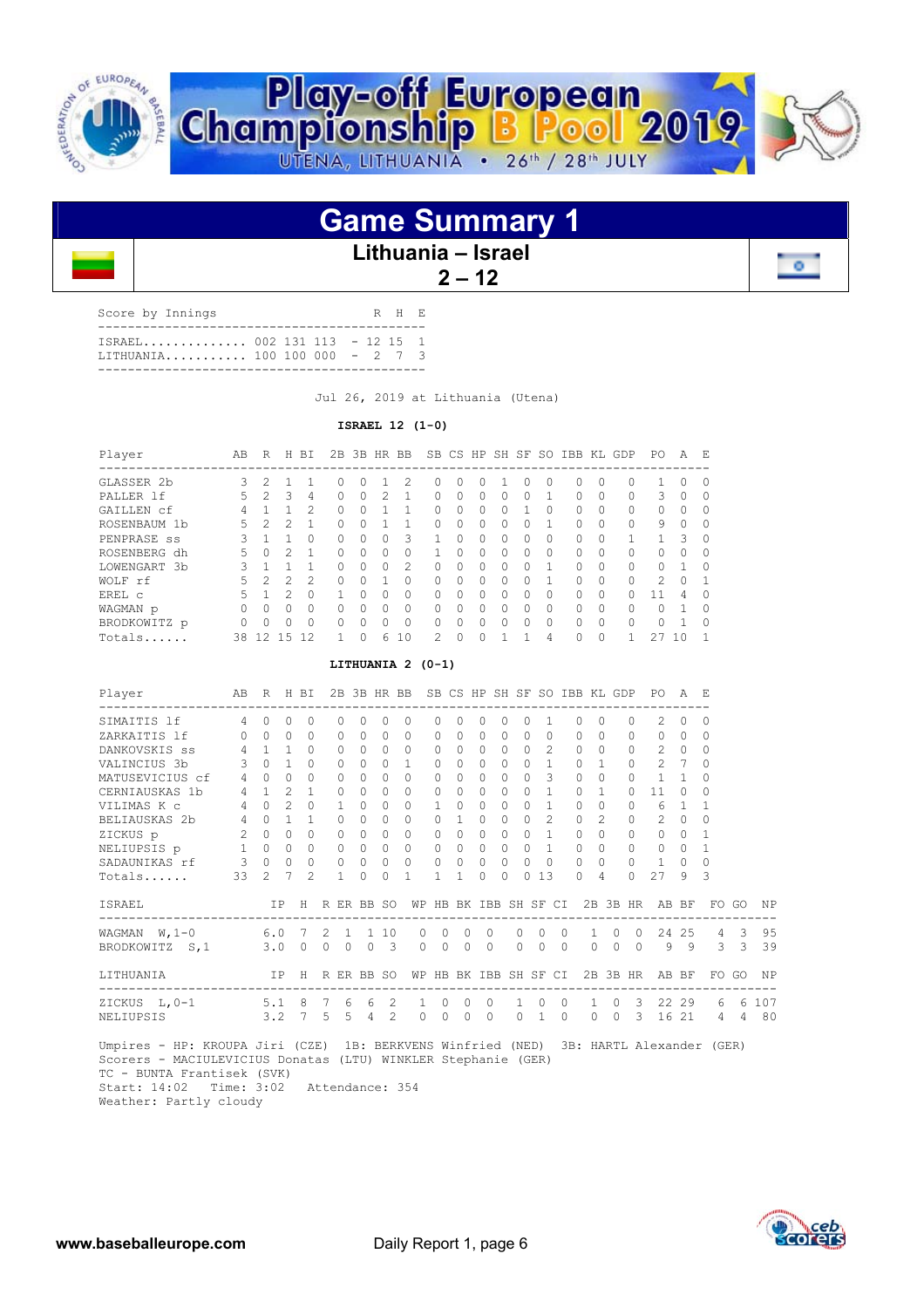

# **Technical Appointments**

# **Friday July 26th**

| Game            | At time | Venue                       | Pool | Home team               |  | Visiting team         |  |
|-----------------|---------|-----------------------------|------|-------------------------|--|-----------------------|--|
|                 | 14:00   | Utena                       | A    | Lithuania               |  | <b>Israel</b>         |  |
| <b>Umpires:</b> |         | Jiri Kroupa (CZE)           |      | Winfried Berkvens (NED) |  | Alexander Hartl (GER) |  |
| Scorers:        |         | Donatas Maciulevicius (LTU) |      | Stephanie Winkler (GER) |  |                       |  |
| T.C.:           |         | Frantisek Bunta (SVK)       |      |                         |  |                       |  |

#### **Saturday July 27th**

| Game            | At time | <b>Venue</b>                | Pool | Home team               |  | <b>Visiting team</b> |  |
|-----------------|---------|-----------------------------|------|-------------------------|--|----------------------|--|
| $\overline{2}$  | 14:00   | Utena                       | A    | $Israel$ $\Box$         |  | Lithuania            |  |
| <b>Umpires:</b> |         | Winfried Berkvens (NED)     |      | Alexander Hartl (GER)   |  | Jiri Kroupa (CZE)    |  |
| Scorers:        |         | Donatas Maciulevicius (LTU) |      | Stephanie Winkler (GER) |  |                      |  |
| T.C.:           |         | Frantisek Bunta (SVK)       |      |                         |  |                      |  |

## **Sunday July 28th (if necessary)**

| Game            | At time | Venue                       | Pool | <b>Home team</b>        |  | <b>Visiting team</b>    |
|-----------------|---------|-----------------------------|------|-------------------------|--|-------------------------|
| 3               | 14:00   | Utena                       | A    | $Israel$ $\Box$         |  | Lithuania               |
| <b>Umpires:</b> |         | Alexander Hartl (GER)       |      | Jiri Kroupa (CZE)       |  | Winfried Berkvens (NED) |
| Scorers:        |         | Donatas Maciulevicius (LTU) |      | Stephanie Winkler (GER) |  |                         |
| T.C.:           |         | Frantisek Bunta (SVK)       |      |                         |  |                         |